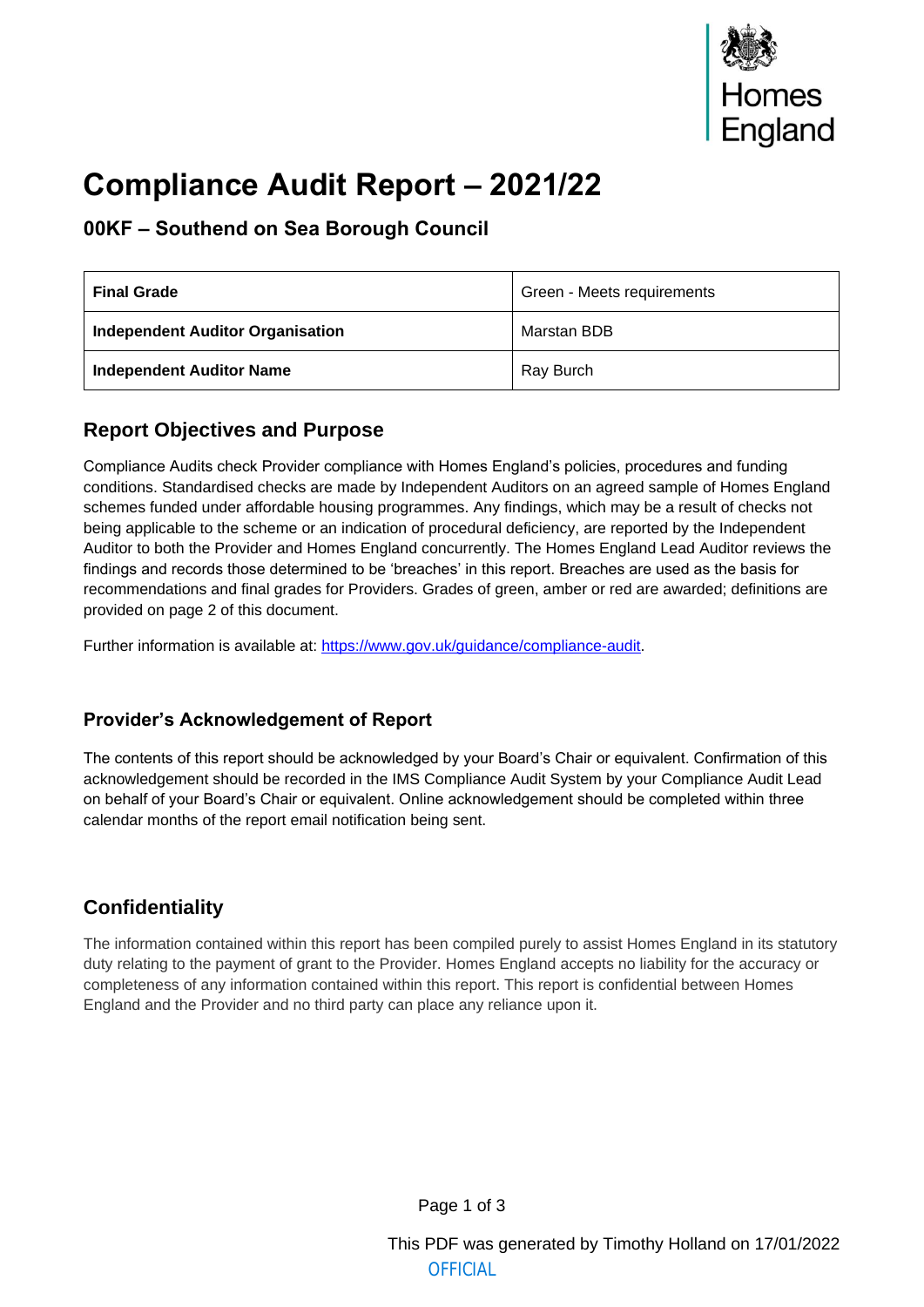

### **Compliance Audit Grade Definitions**

| <b>Green Grade</b> | No high or medium severity breaches identified, although there may be low breaches<br>identified. The Homes England audit report will show that the provider has a satisfactory<br>overall performance but may identify areas where minor improvements are required.                                      |
|--------------------|-----------------------------------------------------------------------------------------------------------------------------------------------------------------------------------------------------------------------------------------------------------------------------------------------------------|
| <b>Amber Grade</b> | One or more medium severity breaches identified. The Homes England audit report will<br>show that the provider has failed to meet some requirements but has not misapplied<br>public money. The provider will be expected to correct identified problem(s) in future<br>schemes and current developments. |
| <b>Red Grade</b>   | One or more high level severity breaches identified, the Homes England audit report will<br>show that the provider has failed to meet some requirements and there has been a risk<br>of misapplication of public funds.                                                                                   |

### **Compliance Audit Grade and Judgement**

| <b>Final Grade</b>          | Green - Meets requirements                                                                                                                                                                                                |
|-----------------------------|---------------------------------------------------------------------------------------------------------------------------------------------------------------------------------------------------------------------------|
| Judgement<br><b>Summary</b> | On review of the evidence provided, the outcome of the audit has shown the provider<br>has complied with all the programme requirements and guidance. A GREEN grade<br>has been assigned and no breaches were identified. |

### **Scheme/Completions details**

| Scheme ID/<br><b>Completion ID</b> | <b>Address/Site ID</b>                  | Scheme type                                     |
|------------------------------------|-----------------------------------------|-------------------------------------------------|
| 1025004                            | 4 Hardwick CourtHardwick Court, SS2 6RA | <b>Next Steps</b><br>Accommodation -<br>Capital |